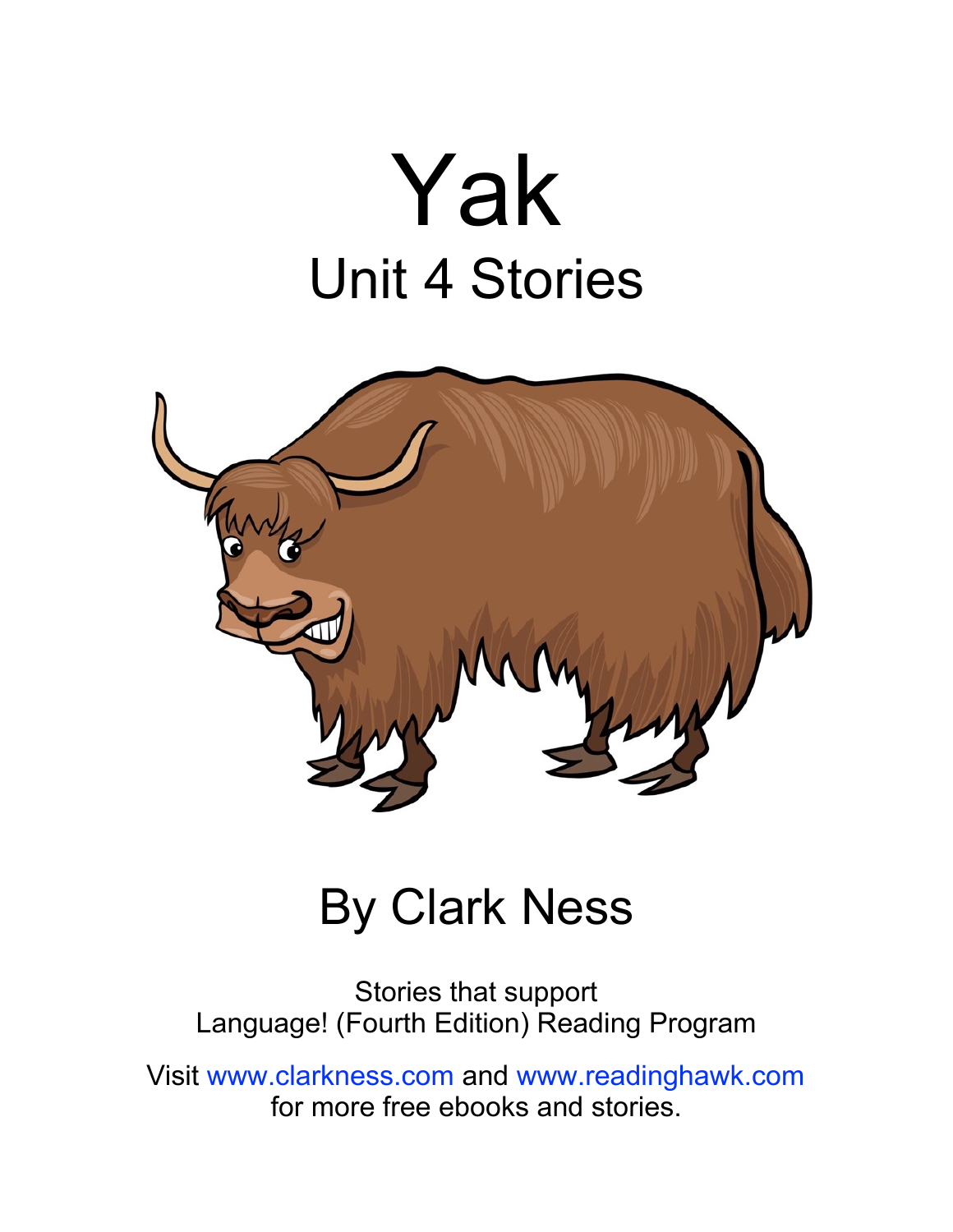

Story Level - Unit 4 22 words in text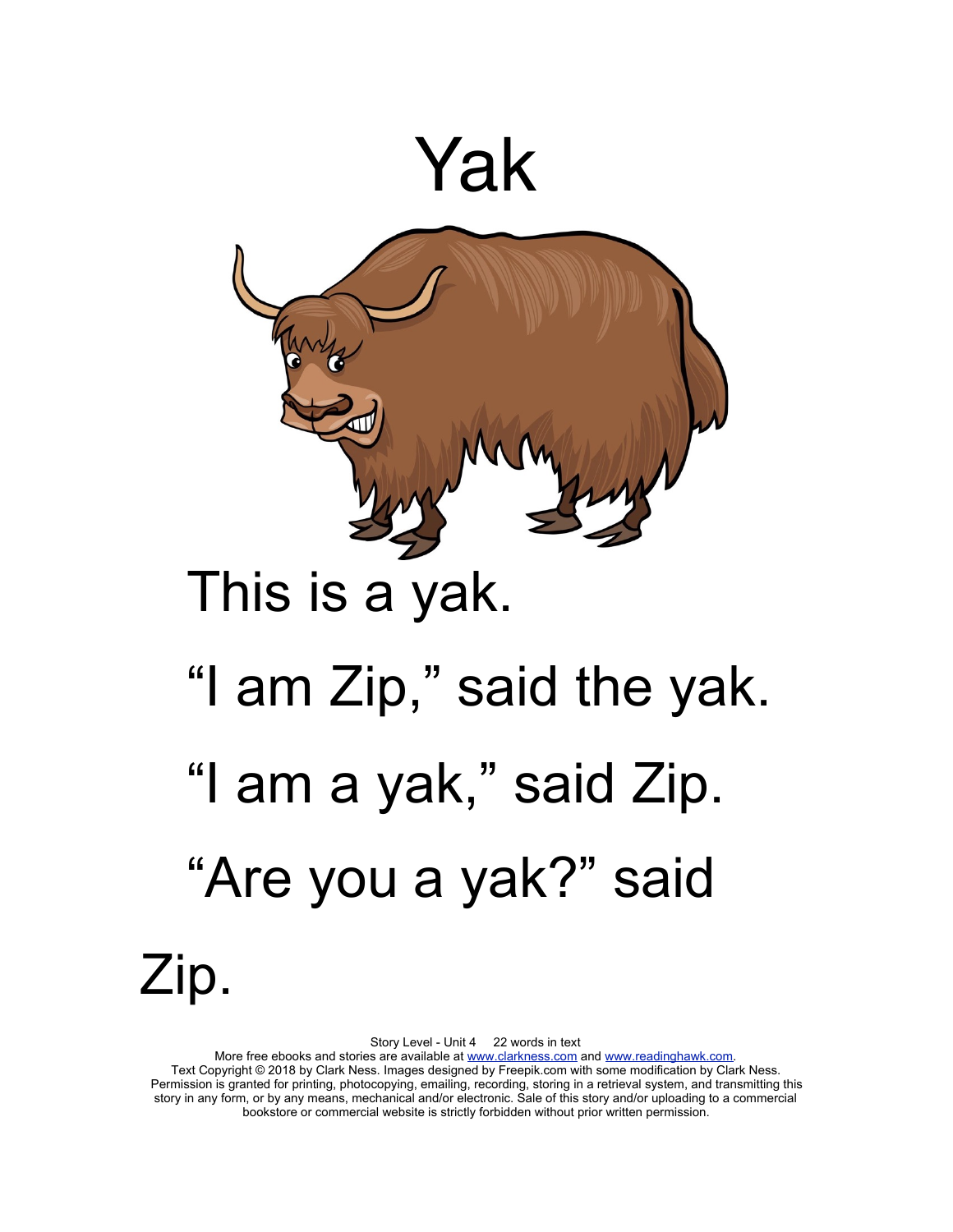

Story Level - Unit 4 25 words in text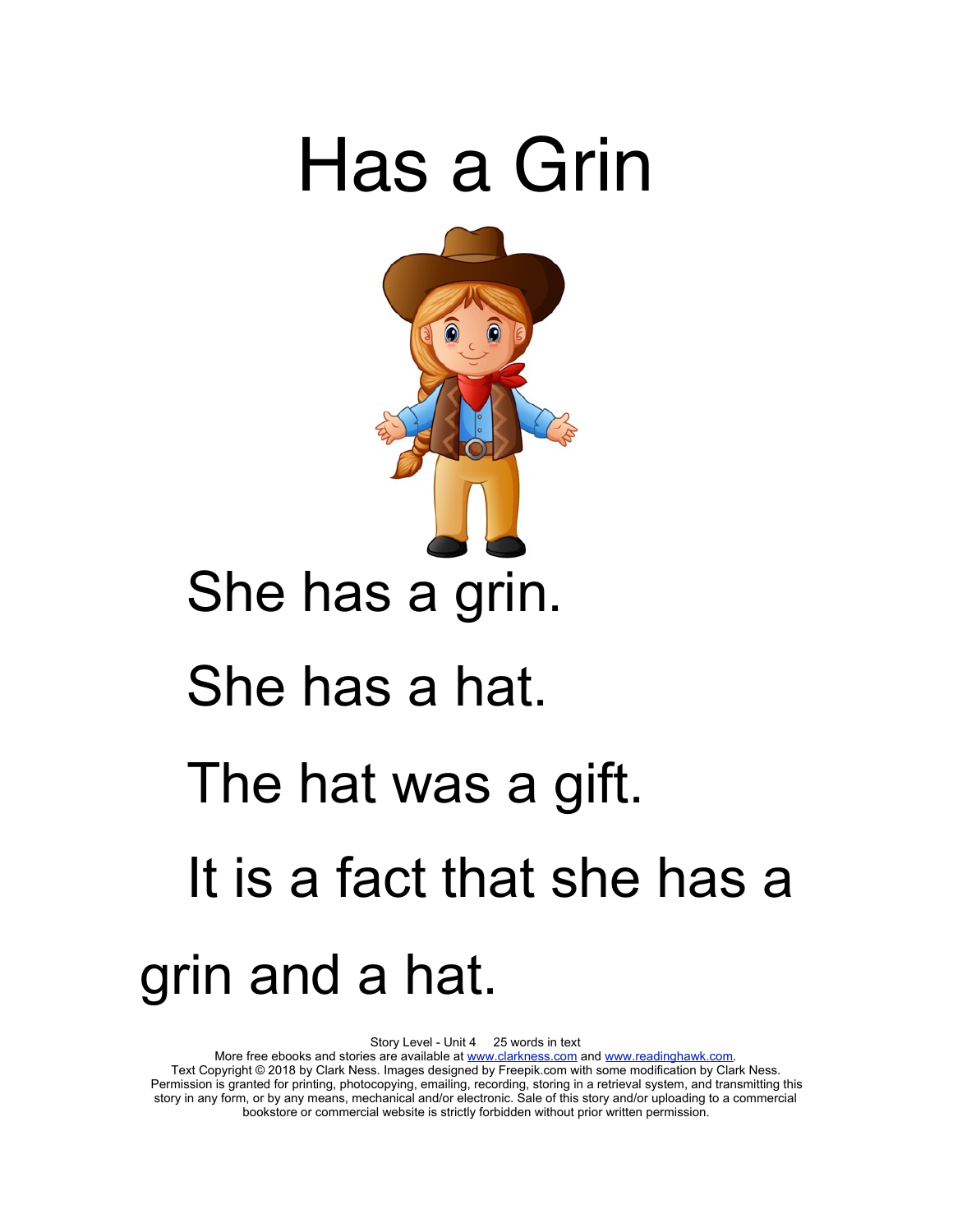

# This is Jack. He is sick. Jack has a mask. "I am sick," said Jack. "I have a mask," said Jack.

Story Level - Unit 4 21 words in text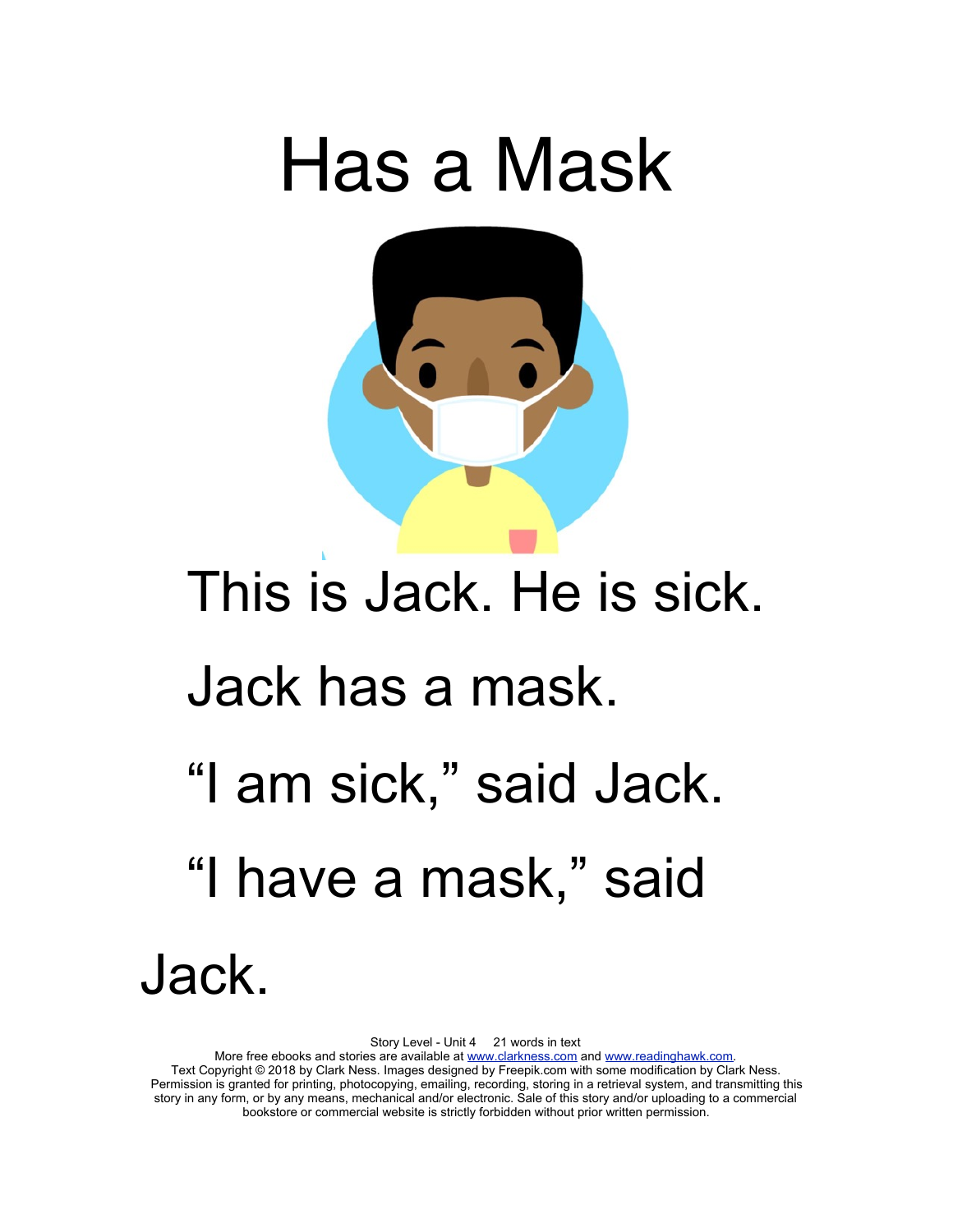### Pat Can Swim



### This is Pat.

#### Pat can swim.

#### Pat has a mask.

### Pat can swim and has a

mask.

Story Level - Unit 4 17 words in text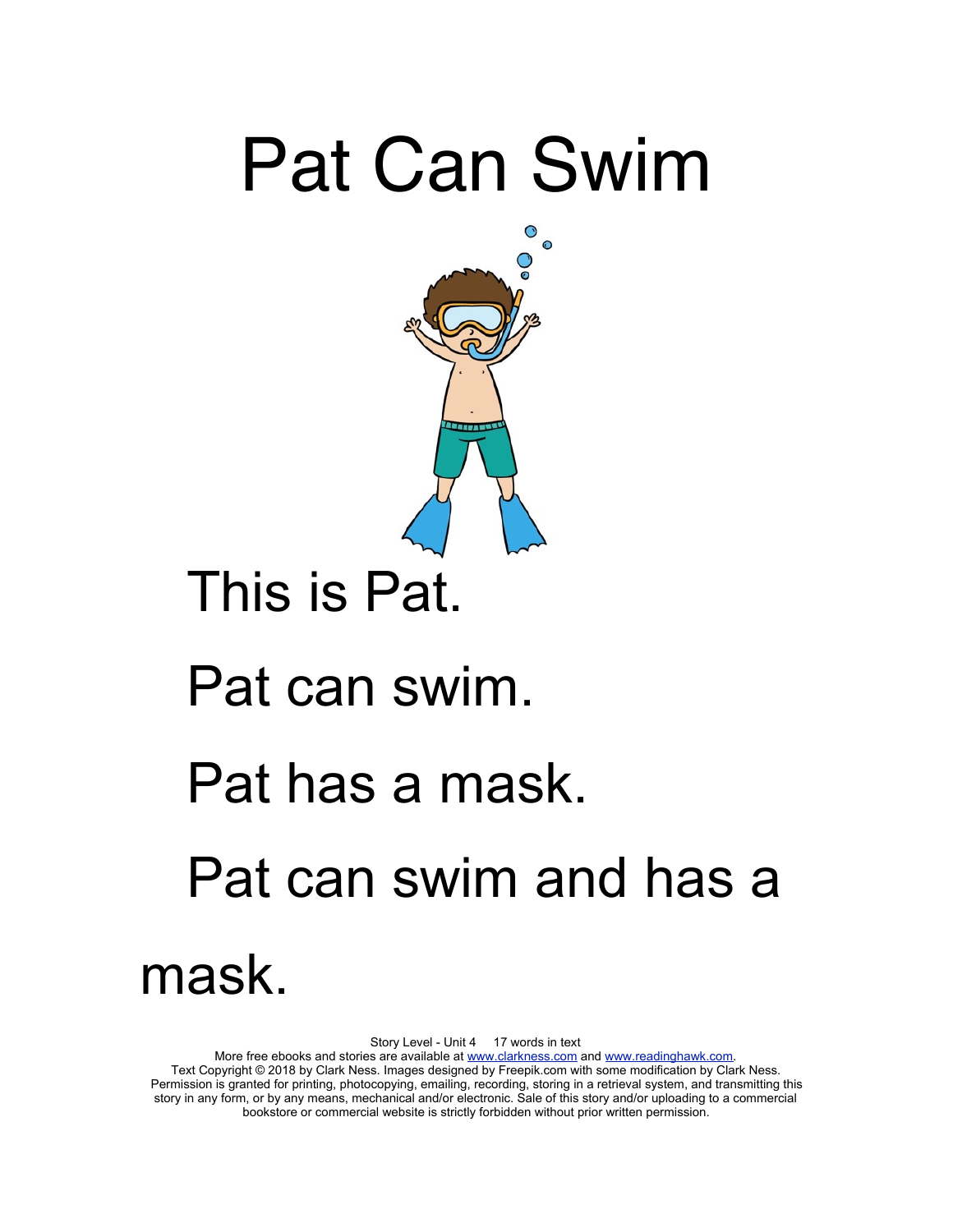### Nick the Cat



# This is a black cat. This cat is Nick. Nick is a black cat. Nick is slim. Nick is a slim, black cat.

Story Level - Unit 4 23 words in text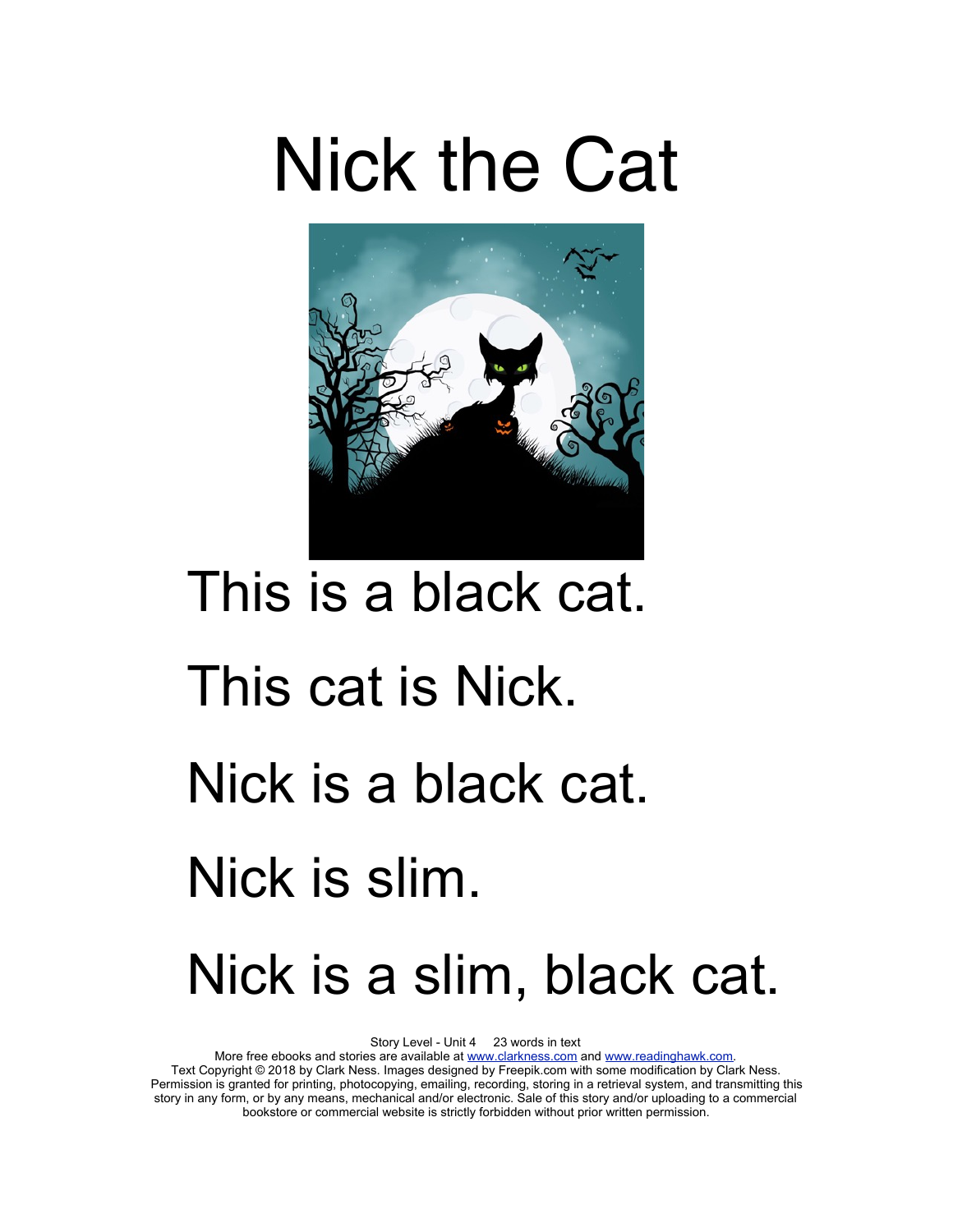

#### This is Skip.

#### He has a hat.

#### He has a stick.

### "I am Skip. I have a hat. I have a stick," said Skip.

Story Level - Unit 4 24 words in text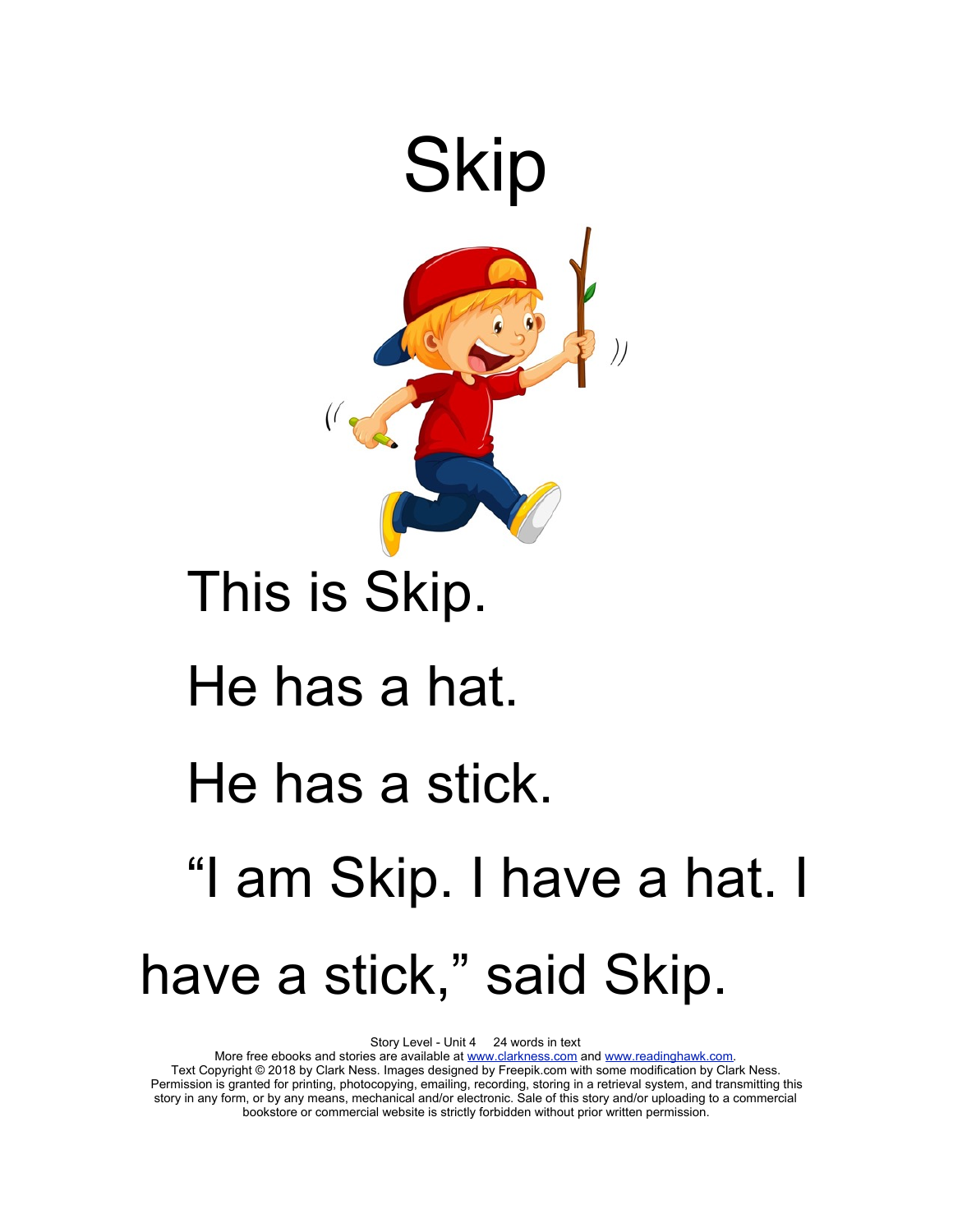### She Has a Fan



### She has a fan.

#### The fan is in a hand.

#### She can stand.

### She can stand, and she

has a fan.

Story Level - Unit 4 21 words in text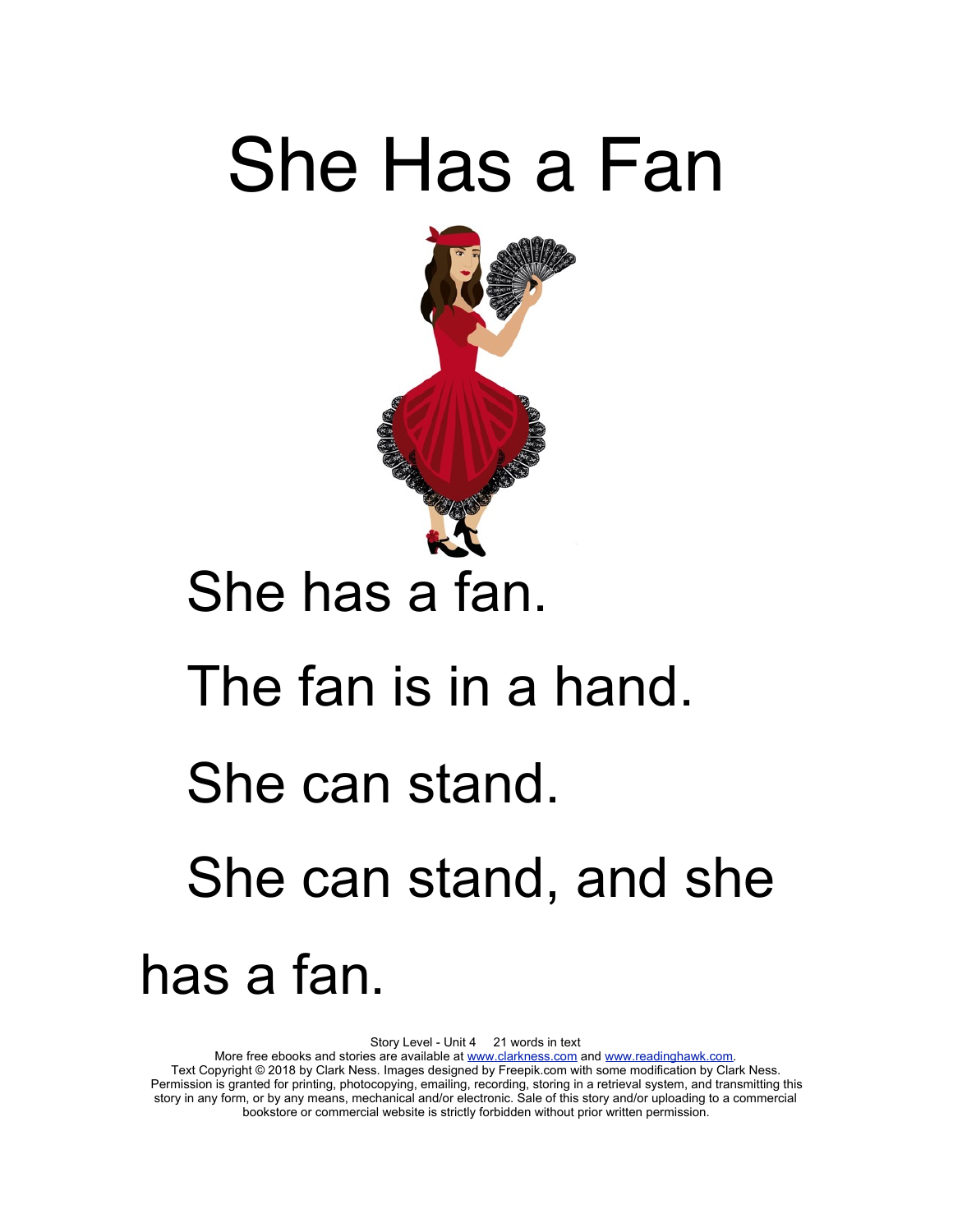## This Is Milk



### This is milk and a snack.

### I can have milk.

### I can have a snack I can have milk and a snack.

Story Level - Unit 4 22 words in text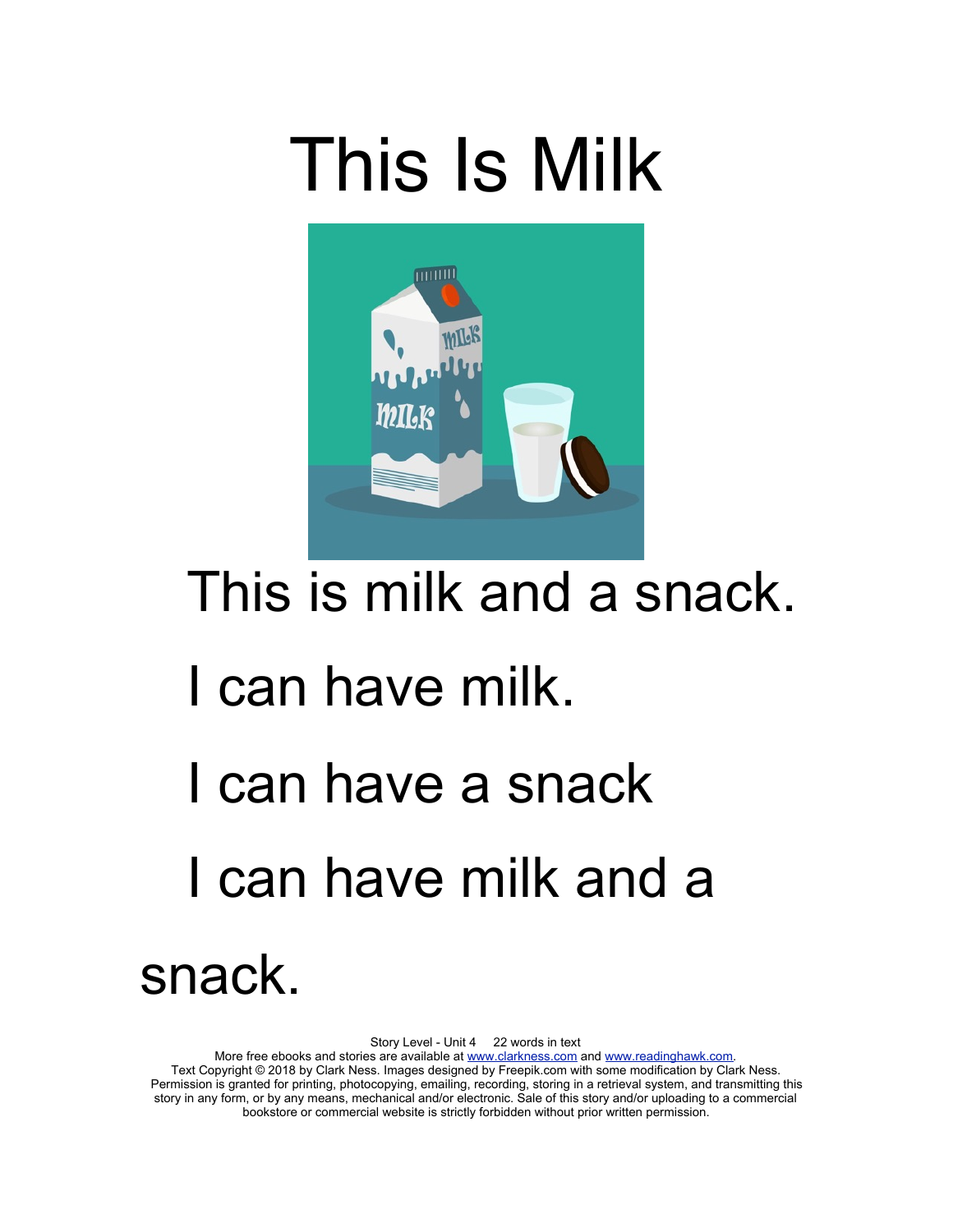### Has a Snack



# This is a rabbit. This rabbit has a snack. It is a big snack. This rabbit has a big snack.

Story Level - Unit 4 20 words in text